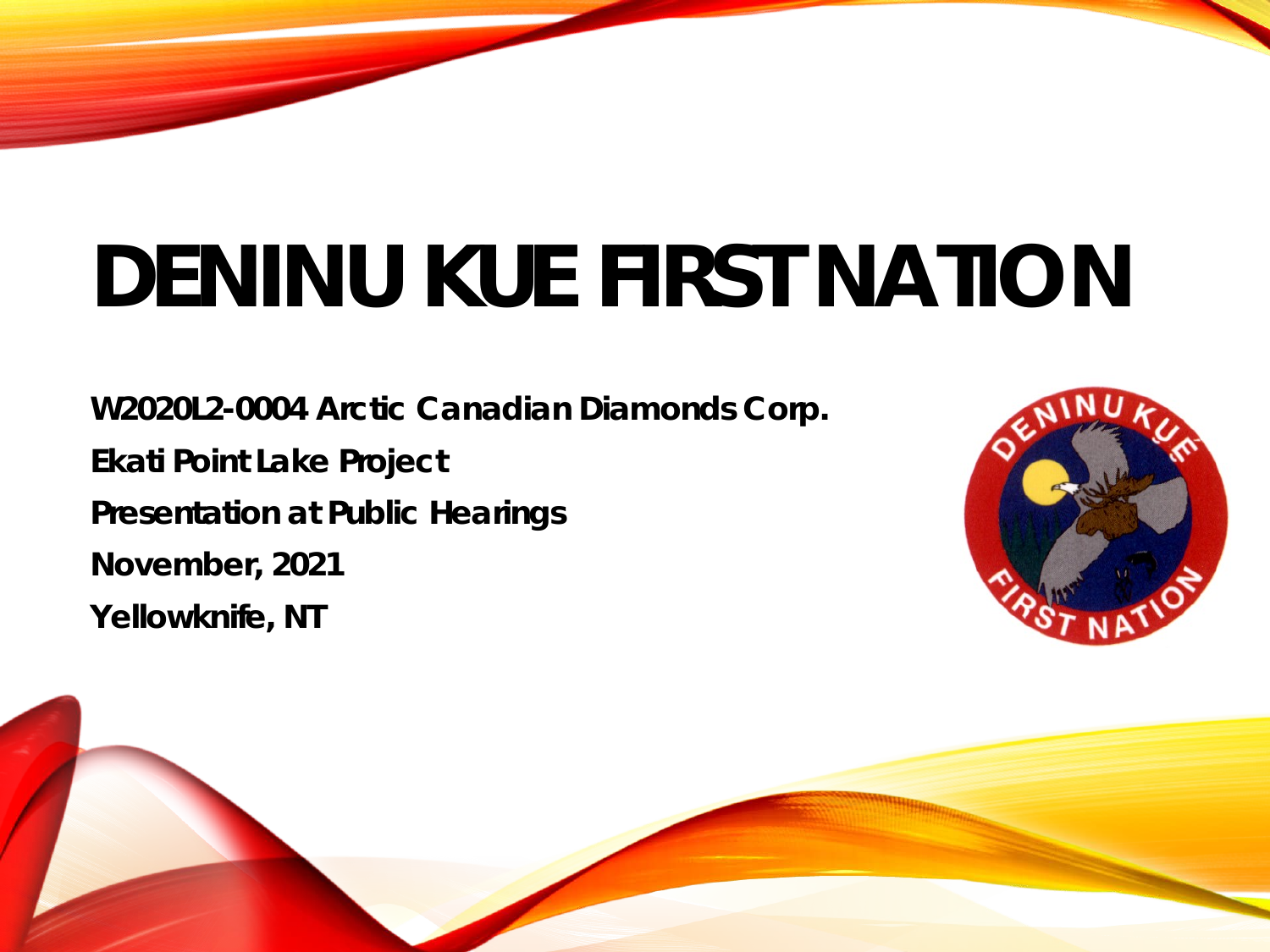- **915 members**
- **Fort Resolution / Yellowknife**
- **Treaty 8 signed in 1900**
- **Akaitcho Treaty 8 Tribal Council**

*"...for as long as the sun shines, the rivers flow, and the grass grows..."*

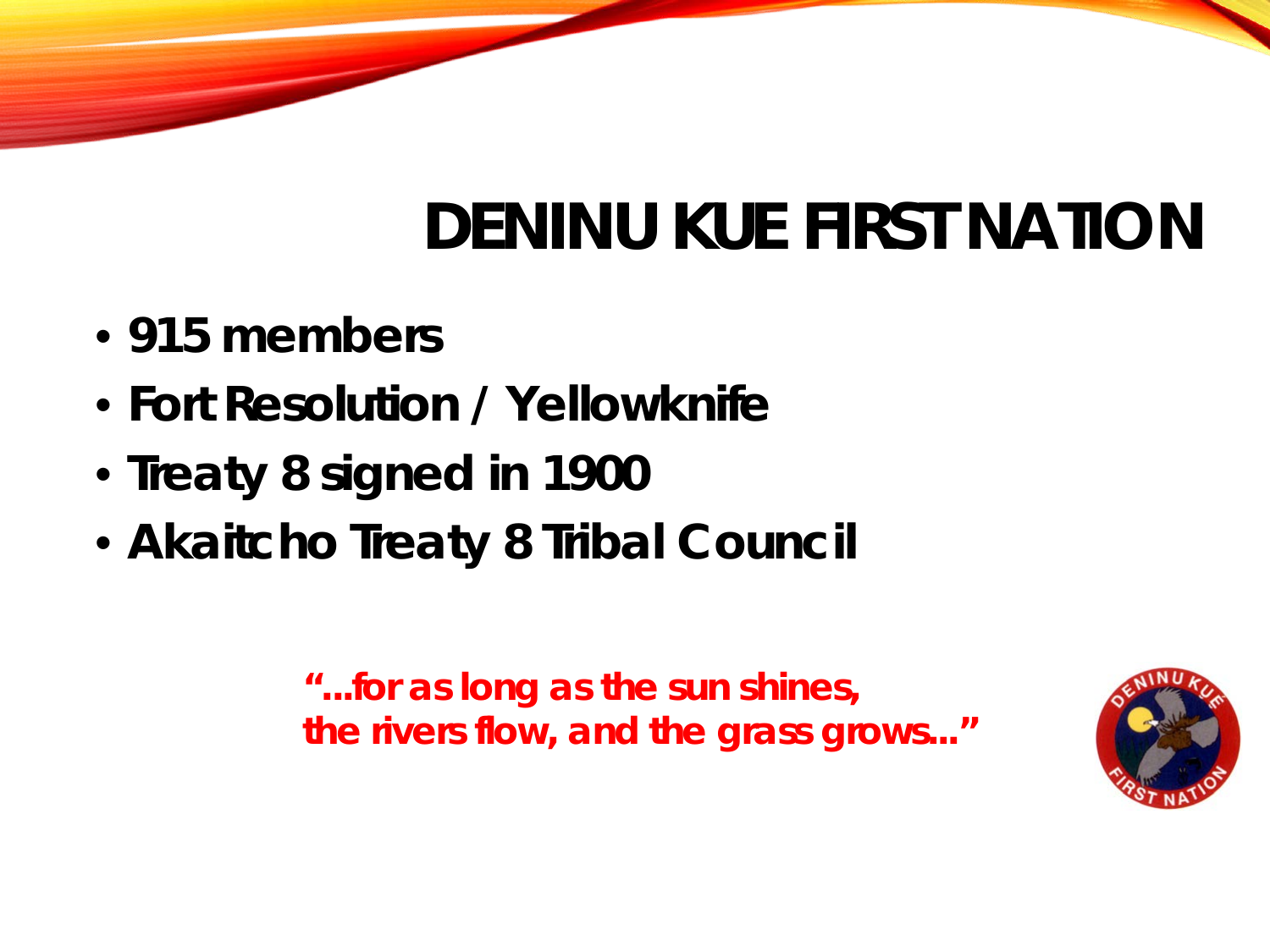*The DKFN asserts that their treaty rights include the right to hunt, fish, trap and gather to sustain their livelihood in their traditional territory.*

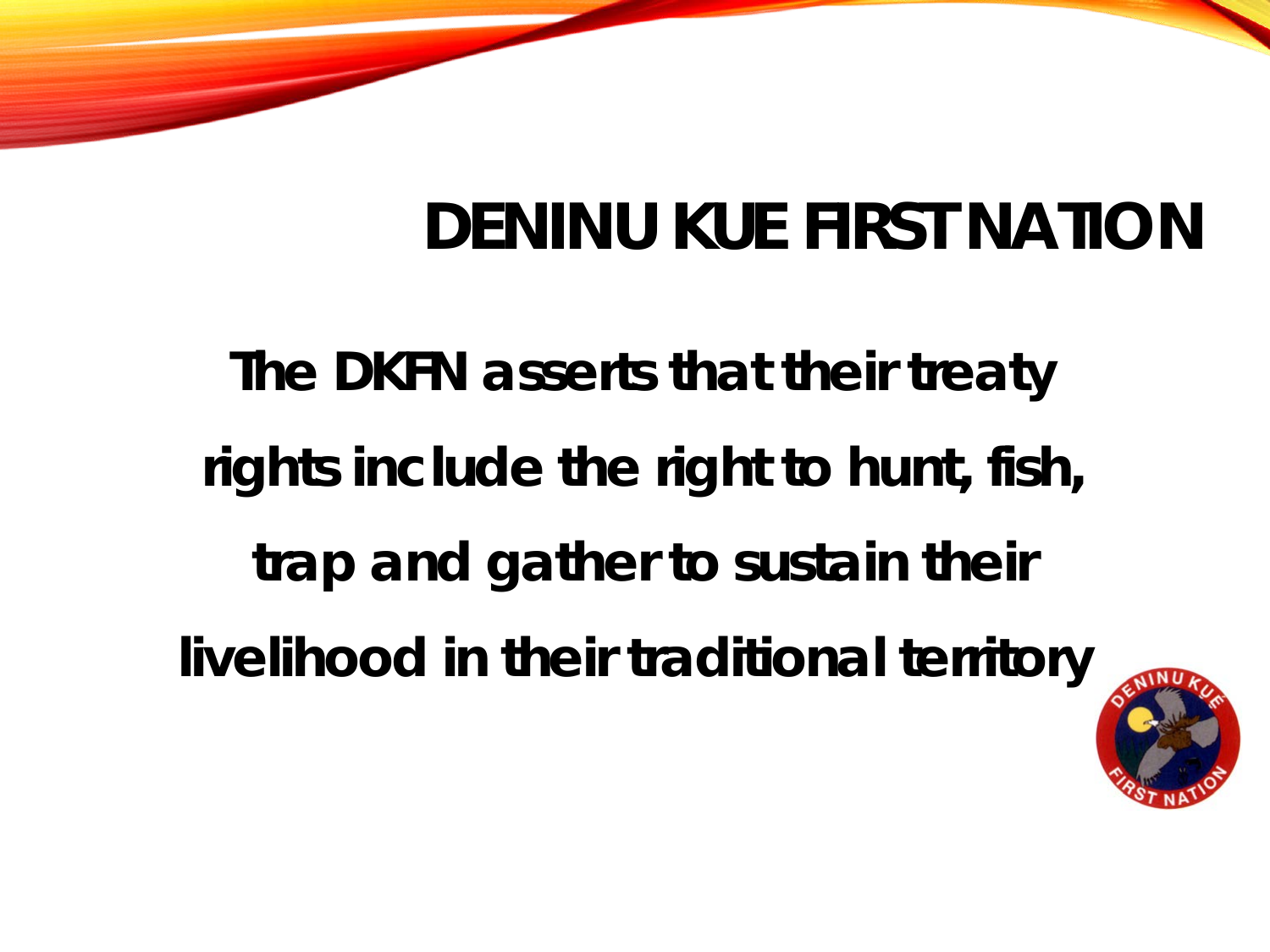

۱N. **NA** 

*Socio -*

*DKFN* 

*economic* 

*Use Area.*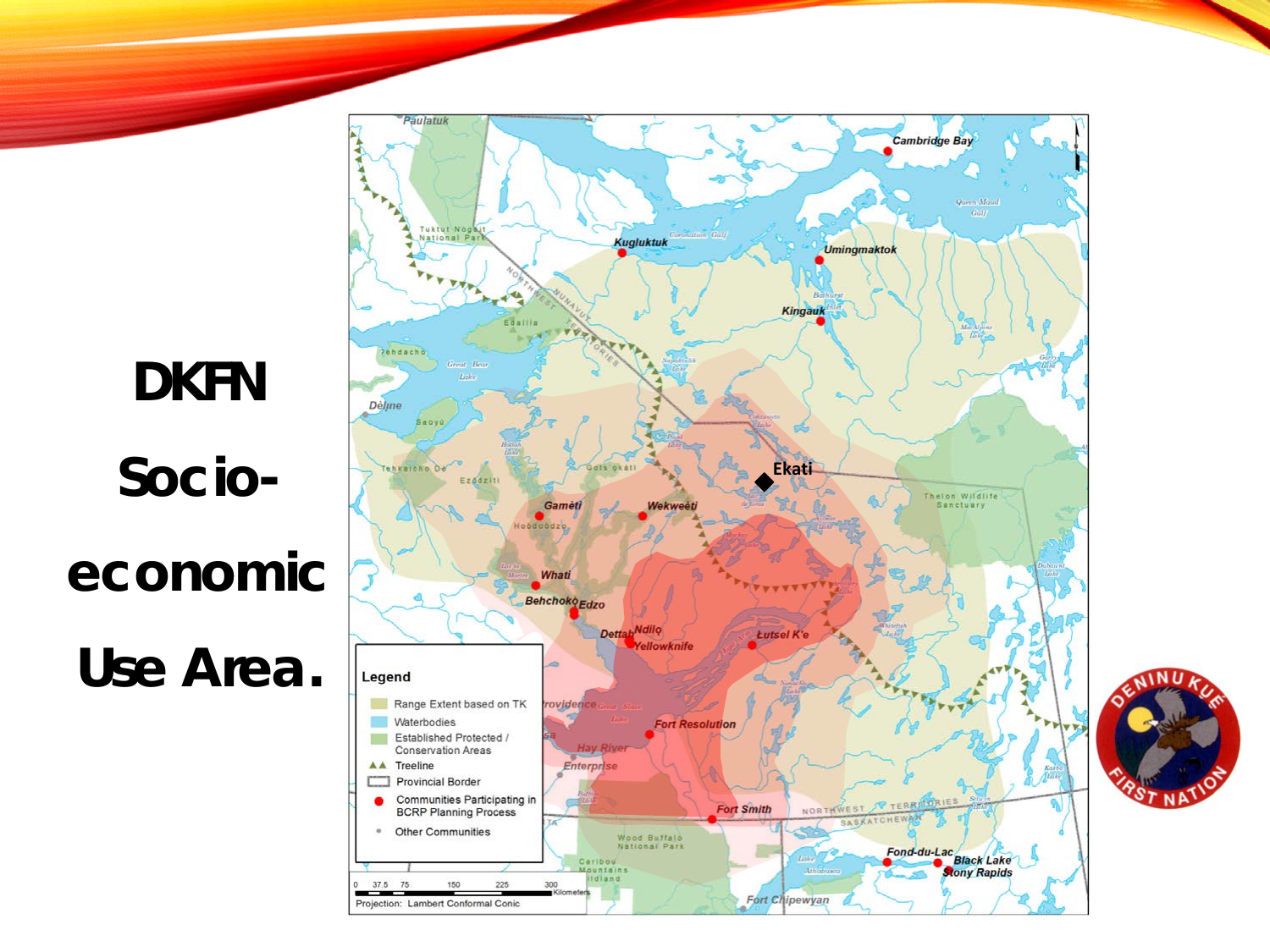• **DKFN** *supports responsible development* **in its Traditional Land Use area & is willing to work with developers and regulators.**

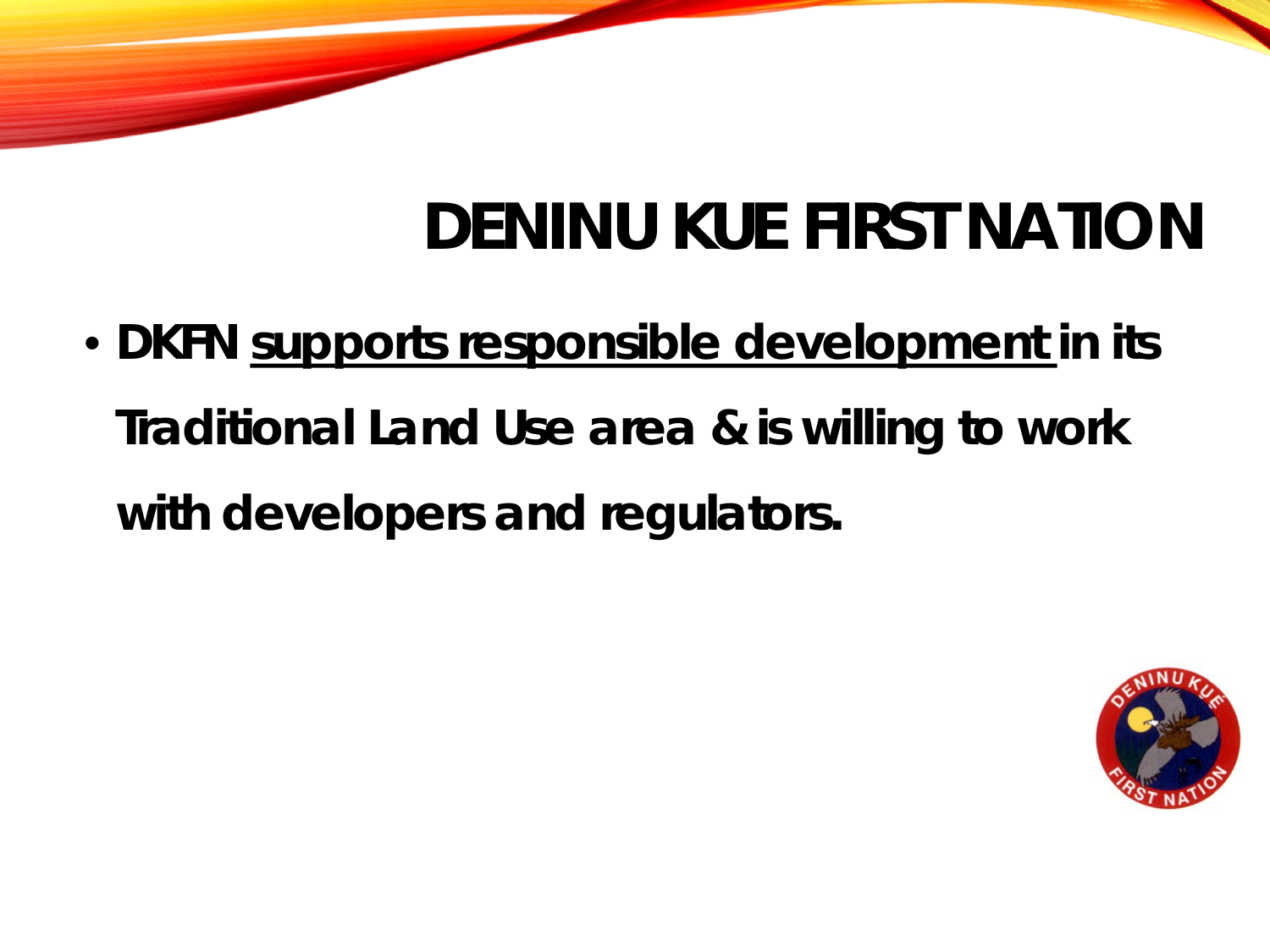### **GENERAL COMMENTS**

- **Air Quality Monitoring Program**
- **Barrier Effects on Caribou Movement**

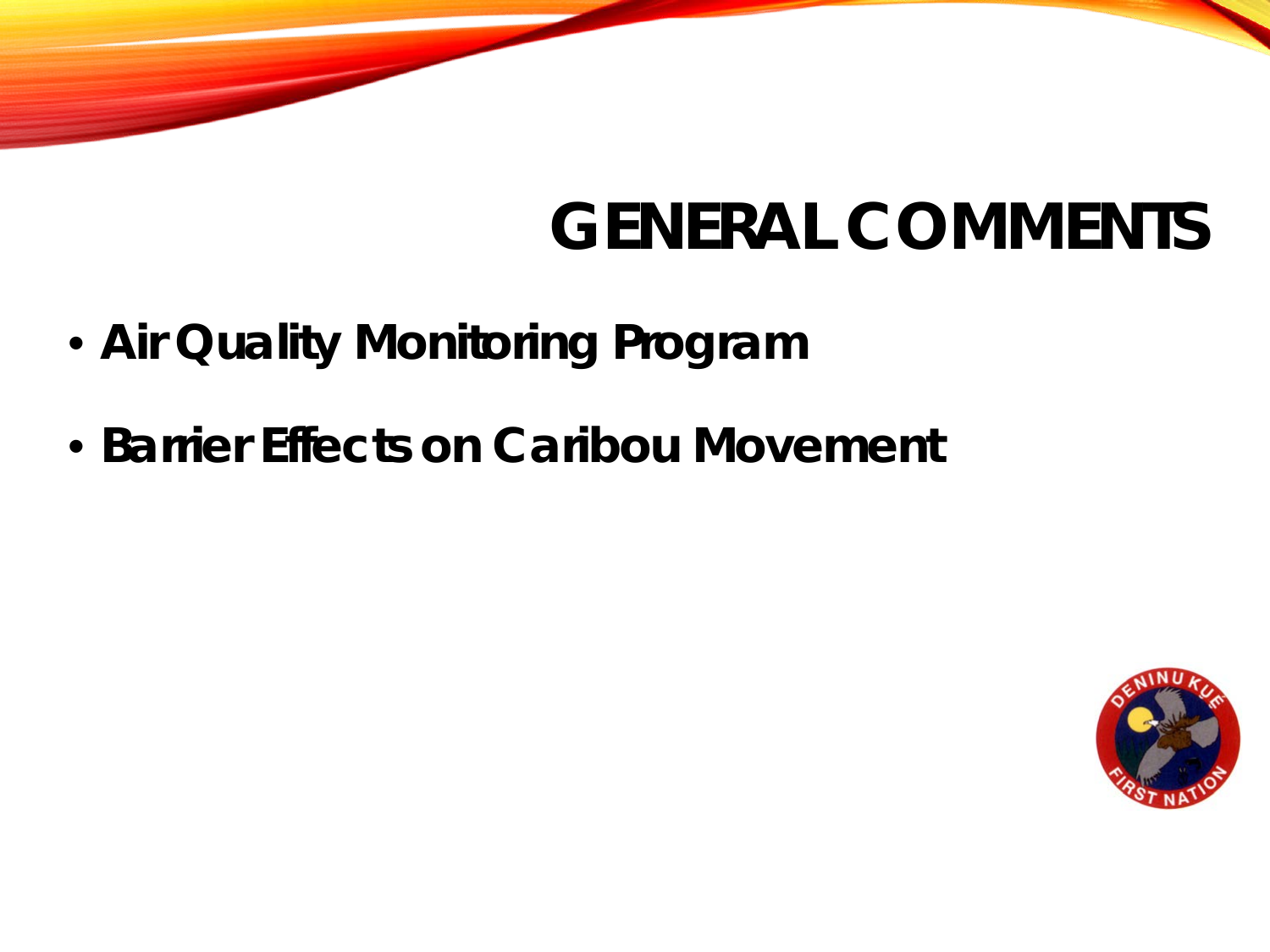### **DKFN RECOMMENDATIONS**

- **Air Quality Monitoring Program**
	- **Effectiveness of dust suppression measures**

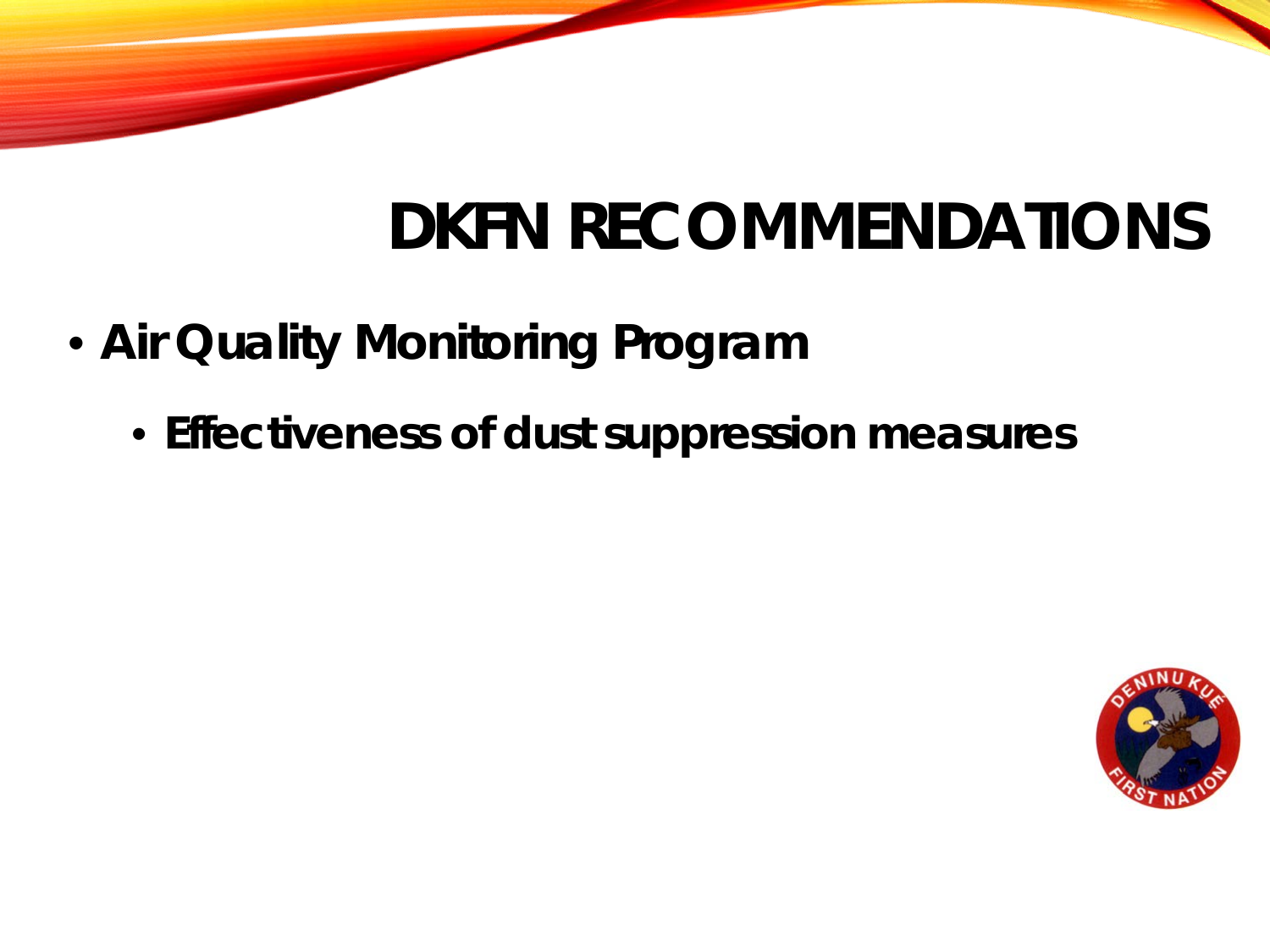### **DKFN RECOMMENDATIONS**

- **Barrier Effects on Caribou Movement**
	- **Effective mitigation?**
	- **Understanding of cumulative effects**



*FRMG, IEMA, LKDFN, NSMA, TG*